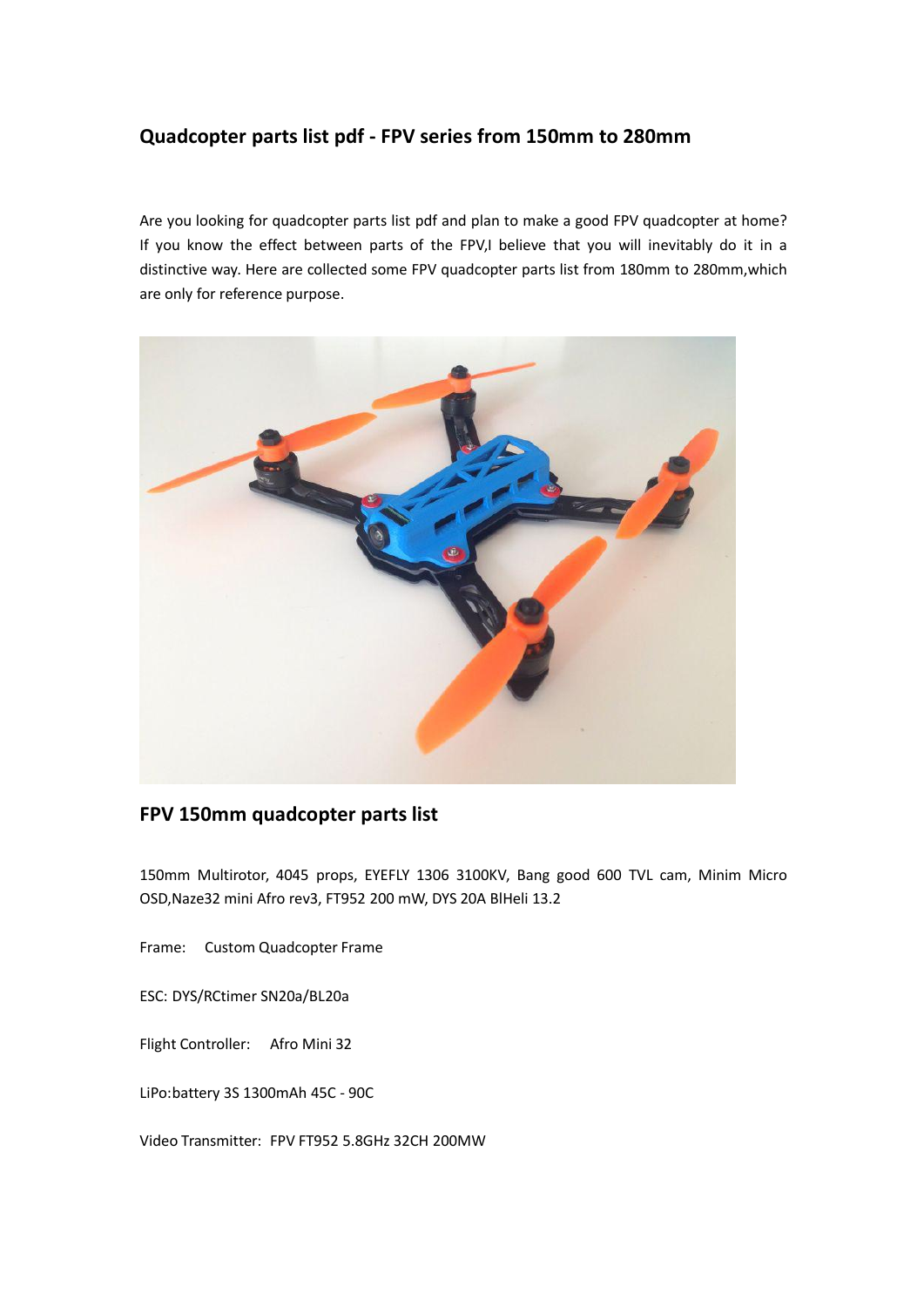FPV Camera: 600TVL 1.8mm Lens 170 Degree Pinhole

#### **FPV 180mm quadcopter parts list**

- Frame: Custom Quadcopter Frame
- Motor: DYS BE1806 2300Kv
- Prop: HQProp 4045 Bullnose Glass Composite
- ESC: Favourite Littlebee 20a
- Flight Controller: Naze32 Acro
- LiPo:Tattu 1300mAh 45C 3S1P
- Video Transmitter: DIY 40CH 200mW TX (A-Band, B-Band, E-Band, F-Band and Race-Band!)
- Radio Receiver: FrSky D4R-II 2.4GHz (4ch PWM/8ch CPPM, telemetry)
- FPV Camera: CXD4140GG Sony effio-e dsp ccd (700TVL, 1/3")
- HD Camera: GoPro Hero 3+ Black Edition (without casing)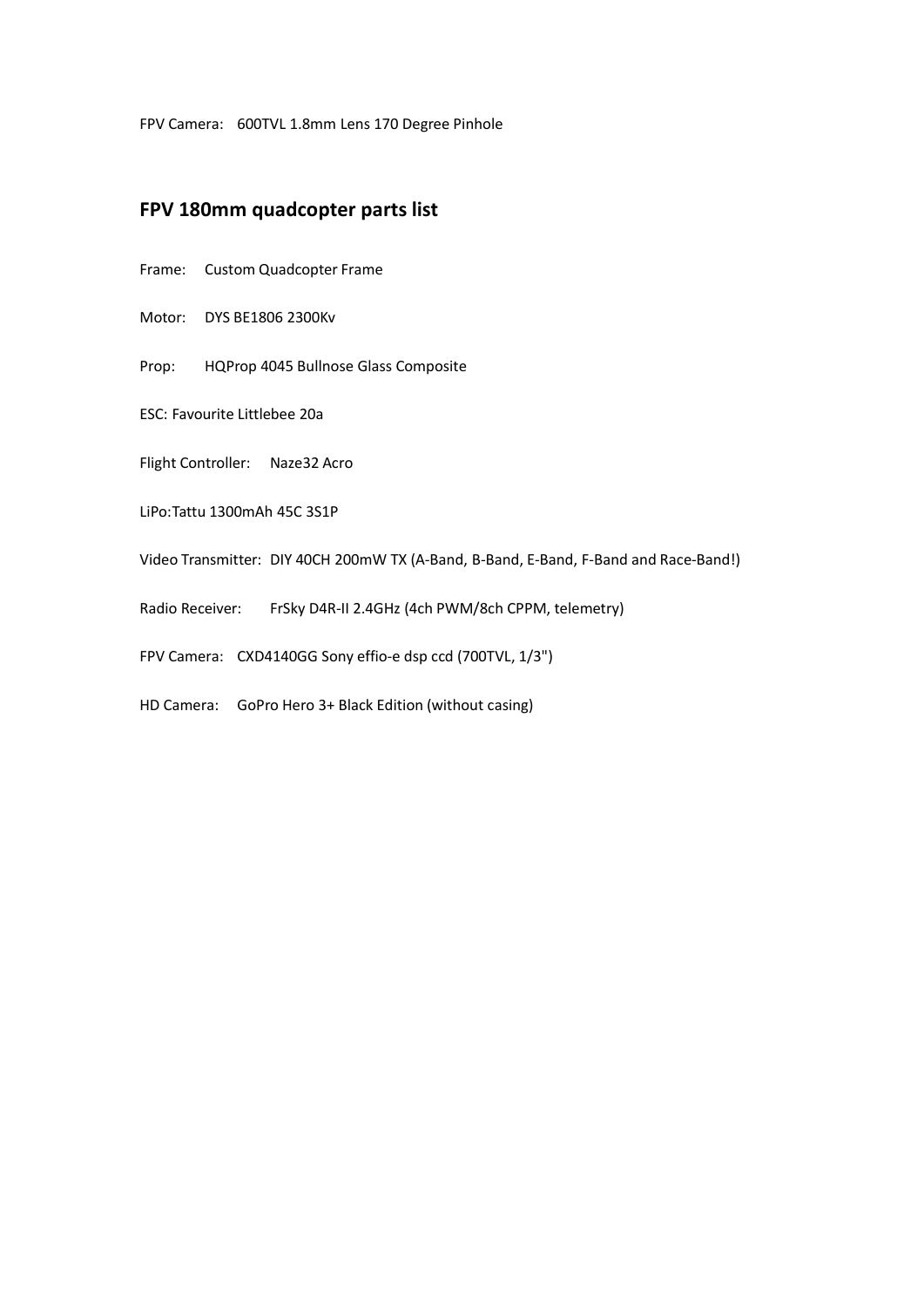

# **FPV 200mm quadcopter parts list**

- Frame: Custom Quadcopter Frame
- Motor: Generic motor
- Prop: HQProp 4045 Bullnose Glass Composite
- ESC: EMAX 12A Simon Series

#### Flight Controller: OpenPilot CC3D

Lipo battery: 1300mah 3s 45c-75c

Video Transmitter: Eachine ET600 700tvl 5.8G 32CH 600mW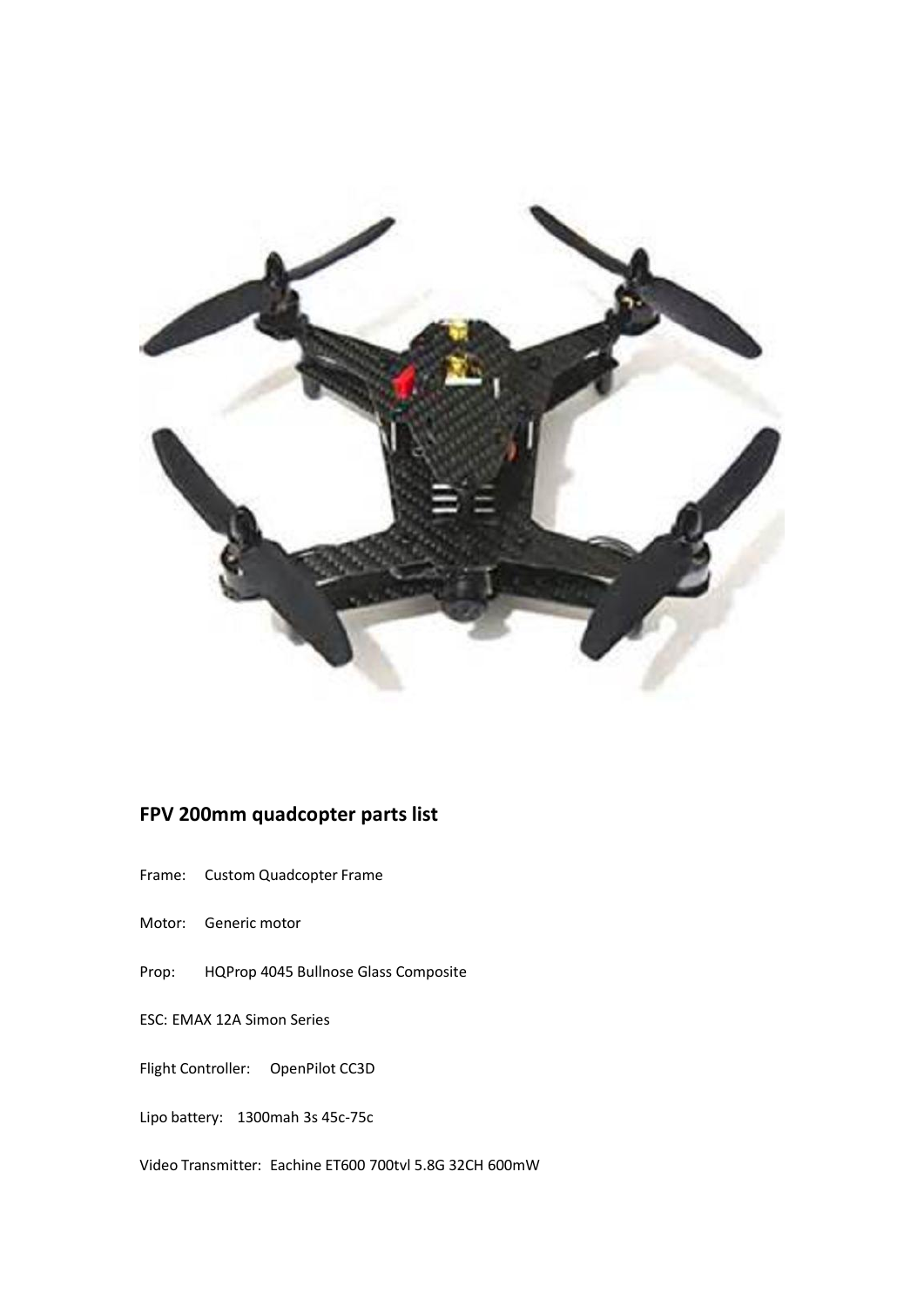Radio Receiver: OrangeRx R820X 8Ch 2.4 GHz

FPV Camera: mini 600tvl Sony Super HAD CCD

## **FPV 210mm quadcopter parts list**

- Frame: Custom Quadcopter Frame
- Motor: Generic motor
- Prop: Gemfan 5030 ABS/Nylon (multi-color setup)
- ESC: DYS/RCtimer SN20a/BL20a
- Flight Controller: Naze32 Acro
- LiPo: Mylipo 1500mAh 3S 35/70C
- Video Transmitter: Boscam 200mW 5.8GHz
- Radio Receiver: Futaba creceiver

### **FPV 230mm quadcopter parts list**

- Frame: Xhover MXP230 G10 Version
- Motor: Cobra 2204 2300Kv
- Prop: HQProp 5045 Bullnose Glass Composite
- ESC: HobbyKing 12A BlueSeries
- Flight Controller: Naze32 Acro
- LiPo:Battery 4S 1300mAh 45C 90C
- Video Transmitter: ImmersionRC 600mW 5.8GHz
- Radio Receiver: FrSky D4R-II 2.4GHz (4ch PWM/8ch CPPM, telemetry)
- FPV Camera: CC1333 Sony Super HAD 600TVL CCD Mini 2.8mm (cased)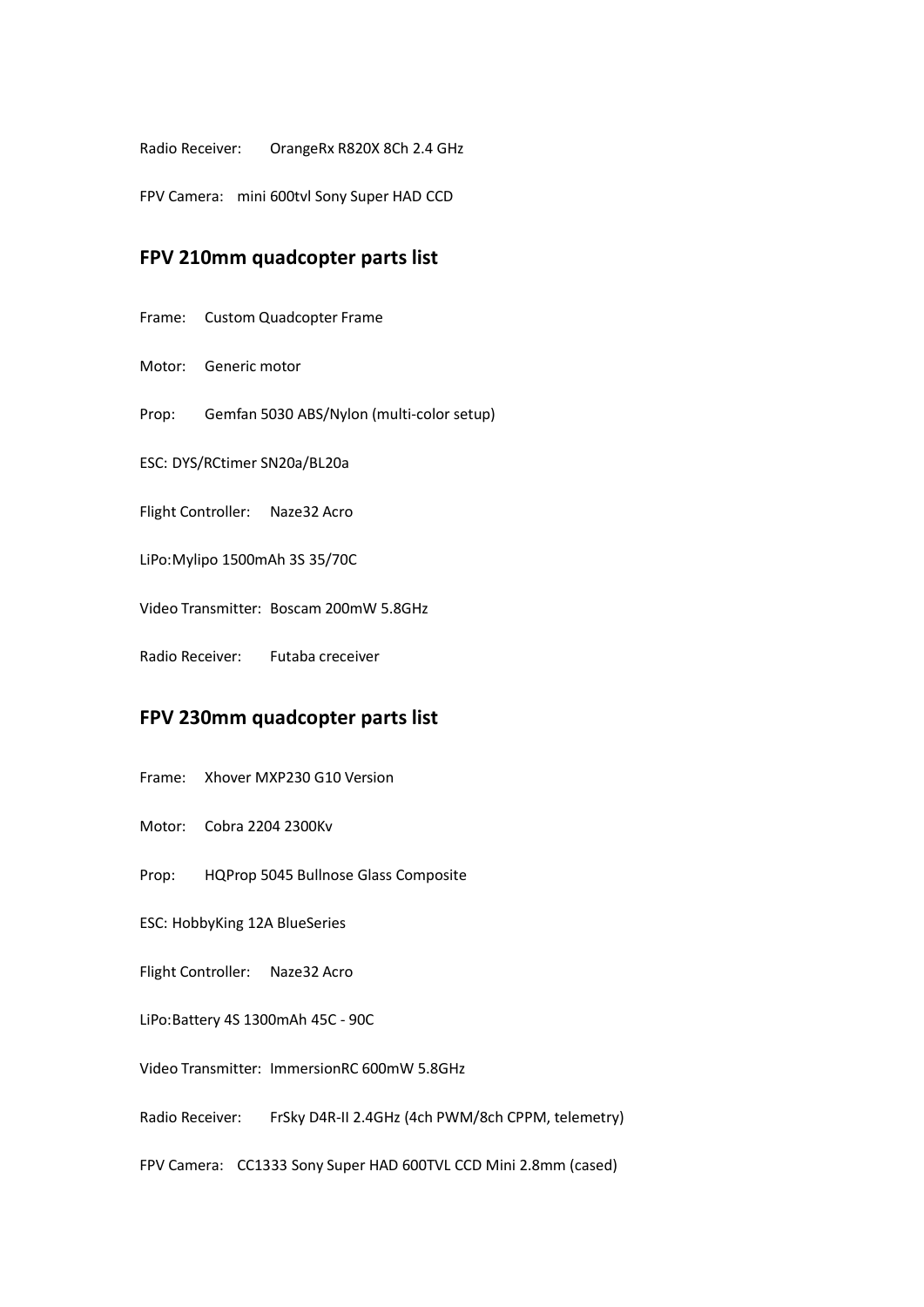



# **FPV 250mm quadcopter parts list**

- Frame: Dart 250 FPV With Power Distribution, Clean and Dirty and LED Illumination
- Motor: Multistar "Baby Beast" 2206 2150KV (V2)
- Prop: HQProp 5045 Bullnose Glass Composite
- ESC: SimonK 10A ESC (without label)
- Flight Controller: OpenPilot CC3D
- LiPo:3s 2200mA batteria lipo 40C 70C-max

Video Transmitter: SkyZone FPV 5.8GHz 600mW 32CH A/V Transmitting (TX) Module TS832 RP-SMA

Radio Receiver: RLINK 16-CHAN LONG RANGE UHF SYSTEM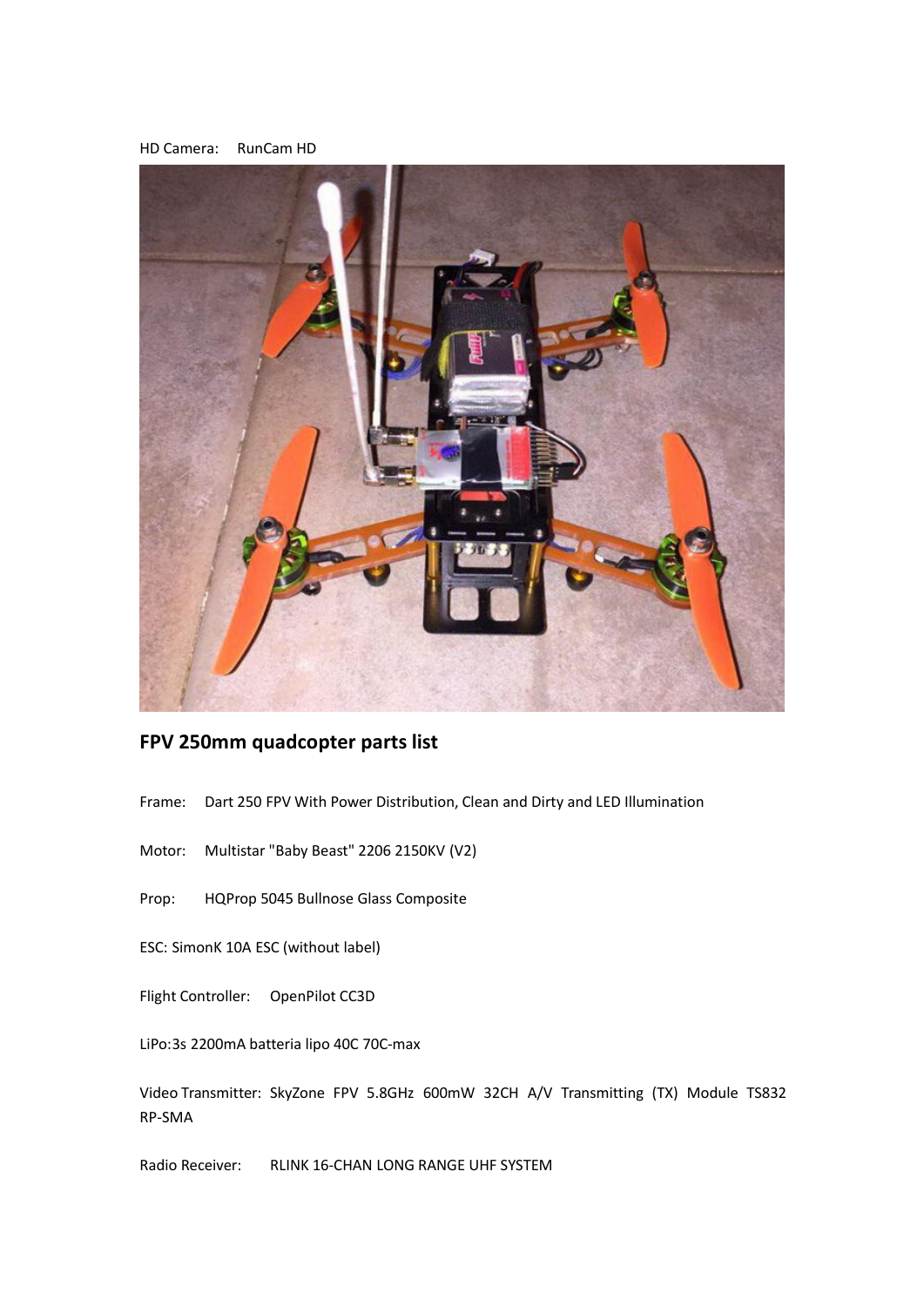FPV Camera: Mini CMOS FPV Camera 520TVL 90deg Field Of Vision 0.008LUX

HD Camera: GoPro HERO3 Black Without Housing

#### **FPV 260mm quadcopter parts list**

Frame: Custom Quadcopter Frame

Motor: DYS BE1806 2300Kv

Prop: Gemfan 5030 ABS/Nylon (multi-color setup)

ESC: HobbyKing 12A BlueSeries

Flight Controller: Hobbyking MultiWii 328P Flight Controller w/FTDI & DSM2 Comp. Port

LiPo:LIPO 1800mah 3S 65~130C

Video Transmitter: ImmersionRC 25mW 5.8GHz

Radio Receiver: Corona Synthesized Receiver 4Ch 40Mhz (v2)

FPV Camera: CXD4140GG Sony effio-e dsp ccd (700TVL, 1/3")

HD Camera: None

#### **FPV 280mm quadcopter parts list**

Frame: Fossils Stuff Gravity 280

Motor: DYS BE2204 2400Kv

ESC: DYS/RCtimer SN20a/BL20a

Flight Controller: Naze32 Acro

LiPo:4S 1800mAh 35C - 70C

Video Transmitter: SkyZone TS5823 5.8GHz 200mW

Radio Receiver: Walkera Devo RX-701 2.4GHz Receiver